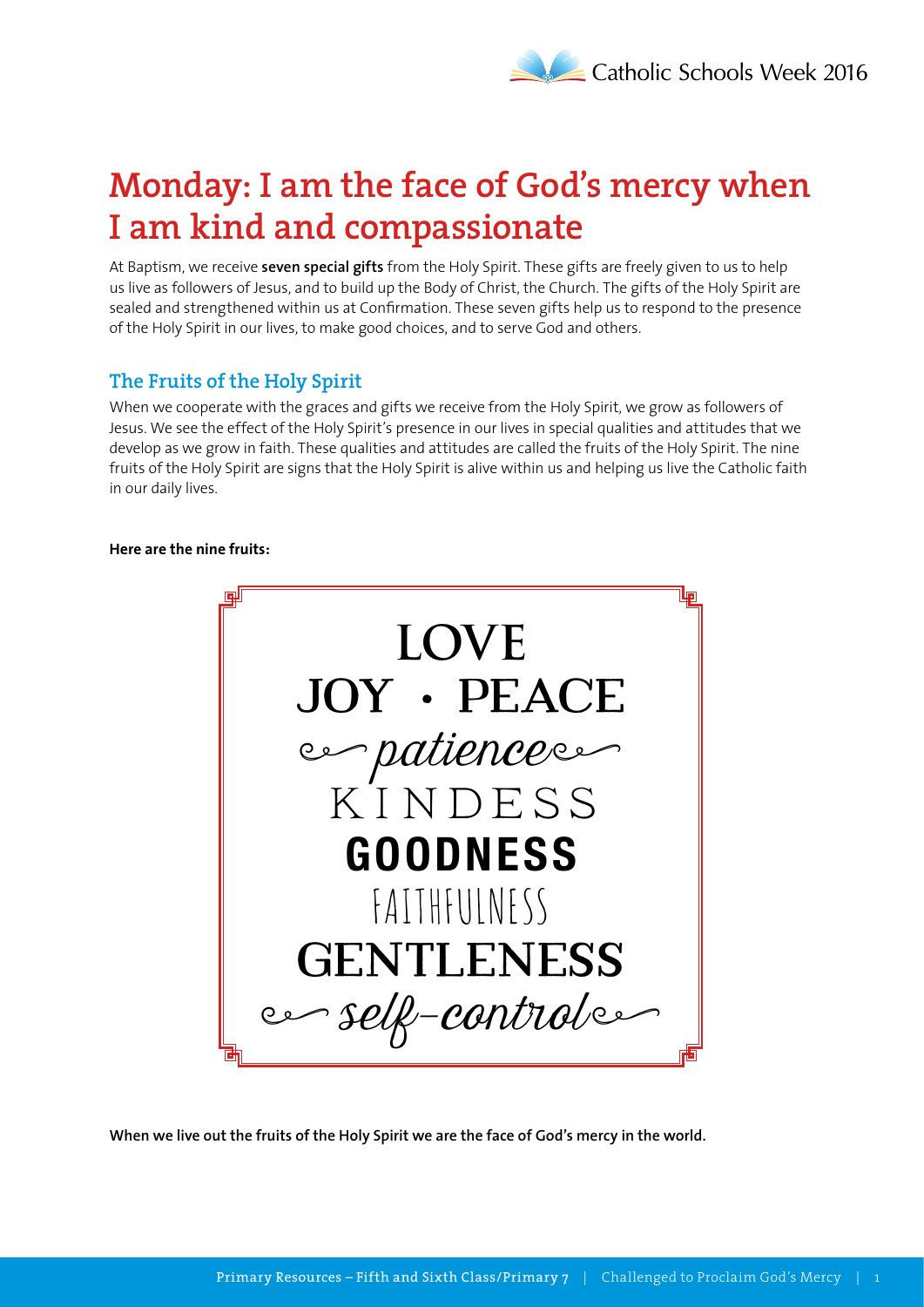

### **Activity**

In groups or pairs, choose one of the fruits of the Holy Spirit. Cut out one of the drawings of fruit below and write the name of the chosen fruit of the Holy Spirit on it. On the back, write ways in which we can live out that fruit of the Holy Spirit.

Why not create a fruits of the Holy Spirit tree in your class Prayer Space?

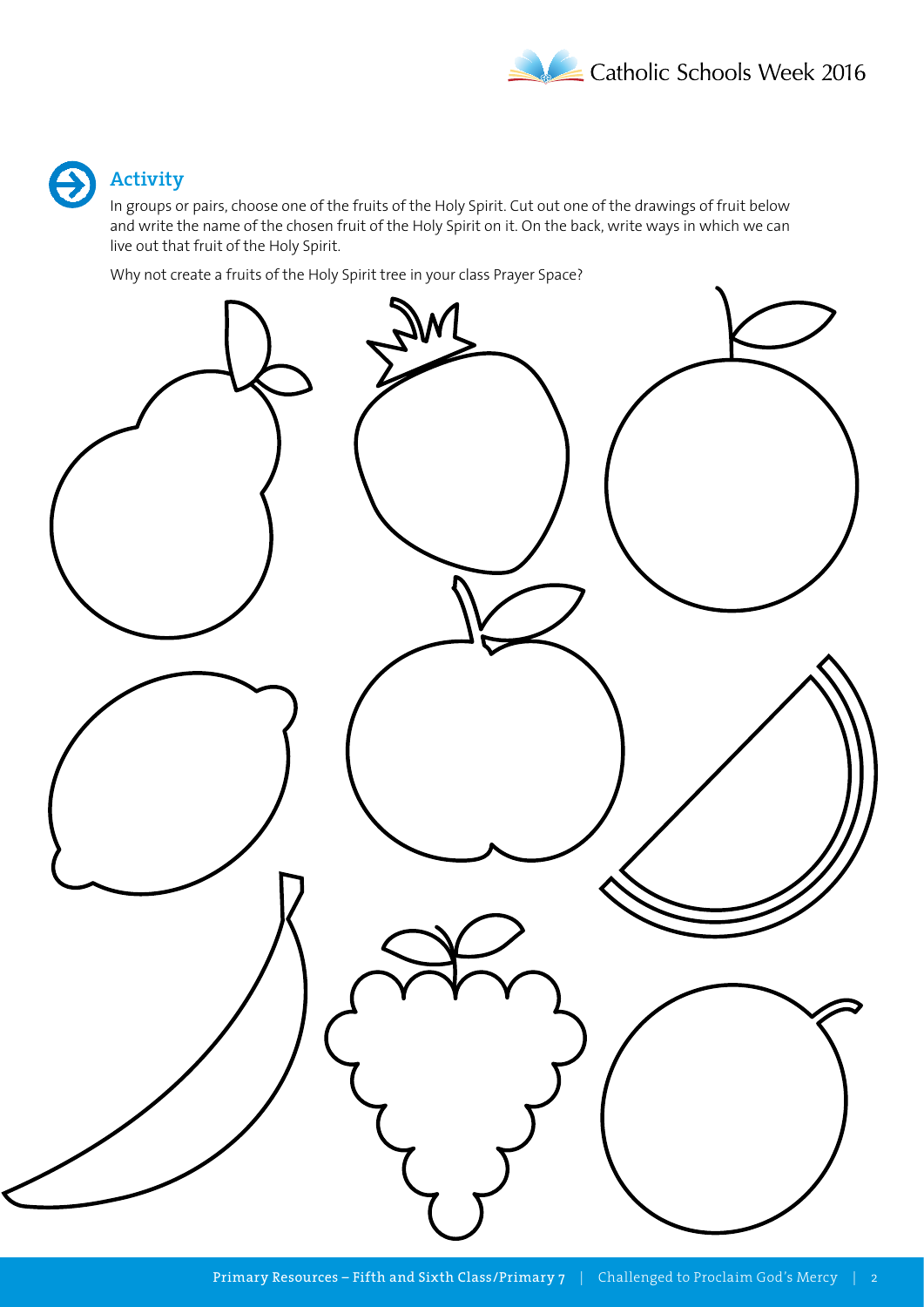# **Tuesday: I am the face of God's mercy when I forgive and reconcile**

Being able to forgive and reconcile with those we have hurt or who have hurt us is a true face of God's mercy. If we can forgive we are living as Jesus asked us to. He told us to forgive and seek forgiveness in one of his most famous parables …

#### **The Prodigal Son**

There was a man who had two sons. The younger one said to his father, 'Father, give me my share of the estate.' So he divided his property between them.

Not long after that, the younger son got together all he had, set off for a distant country and there squandered his wealth in wild living. After he had spent everything, there was a severe famine in that whole country, and he began to be in need. So he went and hired himself out to a citizen of that country, who sent him to his fields to feed pigs. He longed to fill his stomach with the food that the pigs were eating, but no one gave him anything.

When he came to his senses, he said, 'How many of my father's hired servants have food to spare, and here I am starving to death! I will set out and go back to my father and say to him: "Father, I have sinned against heaven and against you. I am no longer worthy to be called your son; make me like one of your hired servants."' So he got up and went to his father.

But while he was still a long way off, his father saw him and was filled with compassion for him; he ran to his son, threw his arms around him and kissed him.

The son said to him, 'Father, I have sinned against heaven and against you. I am no longer worthy to be called your son.'

But the father said to his servants, 'Quick! Bring the best robe and put it on him. Put a ring on his finger and sandals on his feet. Bring the fattened calf and kill it. Let's have a feast and celebrate. For this son of mine was dead and is alive again; he was lost and is found.' So they began to celebrate.

Meanwhile, the older son was in the field. When he came near the house, he heard music and dancing. So he called one of the servants and asked him what was going on. 'Your brother has come,' he replied, 'and your father has killed the fattened calf because he has him back safe and sound.'

The older brother became angry and refused to go in. So his father went out and pleaded with him. But he answered his father, 'Look! All these years I've been slaving for you and never disobeyed your orders. Yet you never gave me even a young goat so I could celebrate with my friends. But when this son of yours who has squandered your money comes home, you kill the fattened calf for him!' 'My son,' the father said, 'you are always with me, and everything I have is yours. But we had to celebrate and be glad, because this brother of yours was dead and is alive again; he was lost and is found.'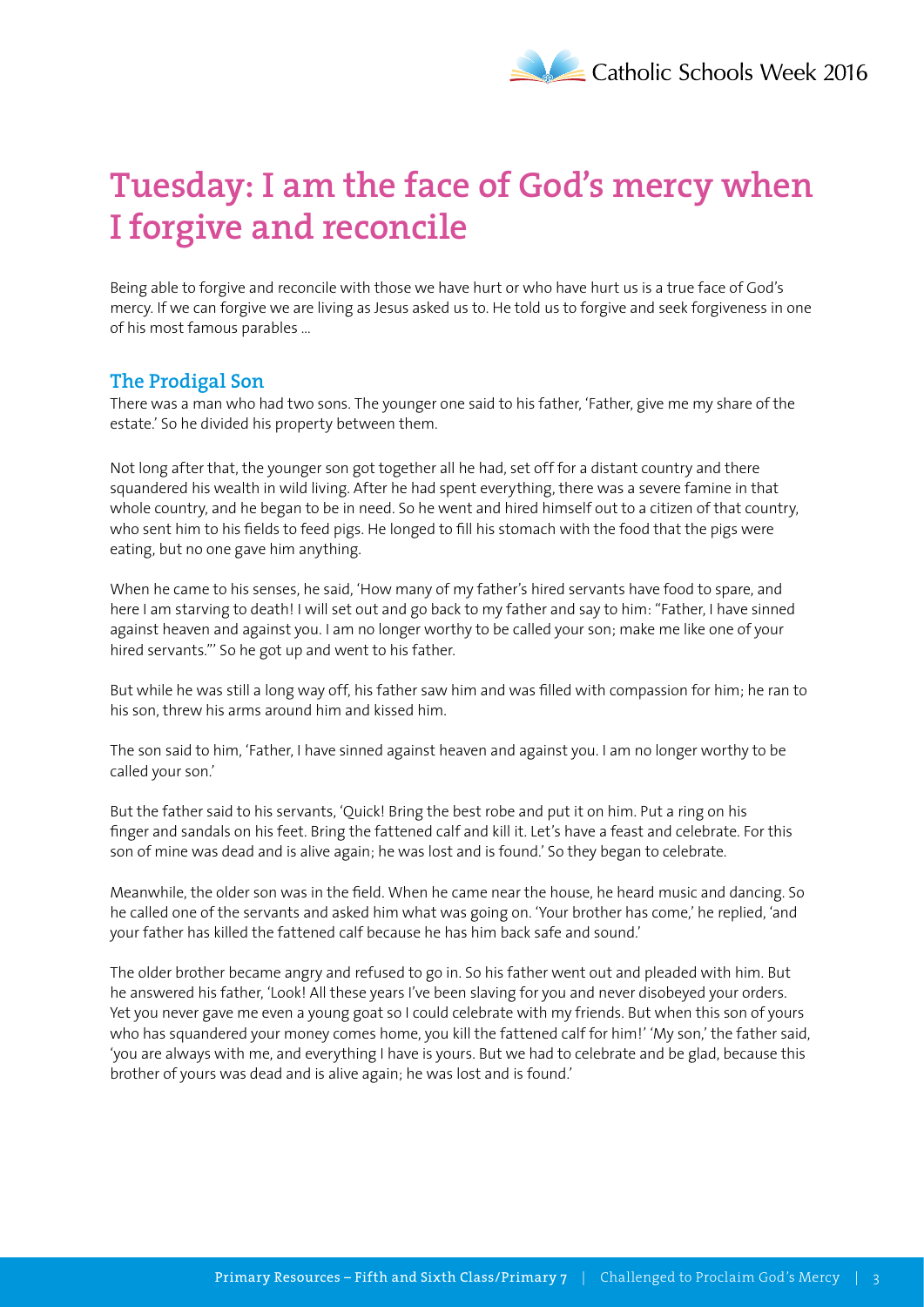

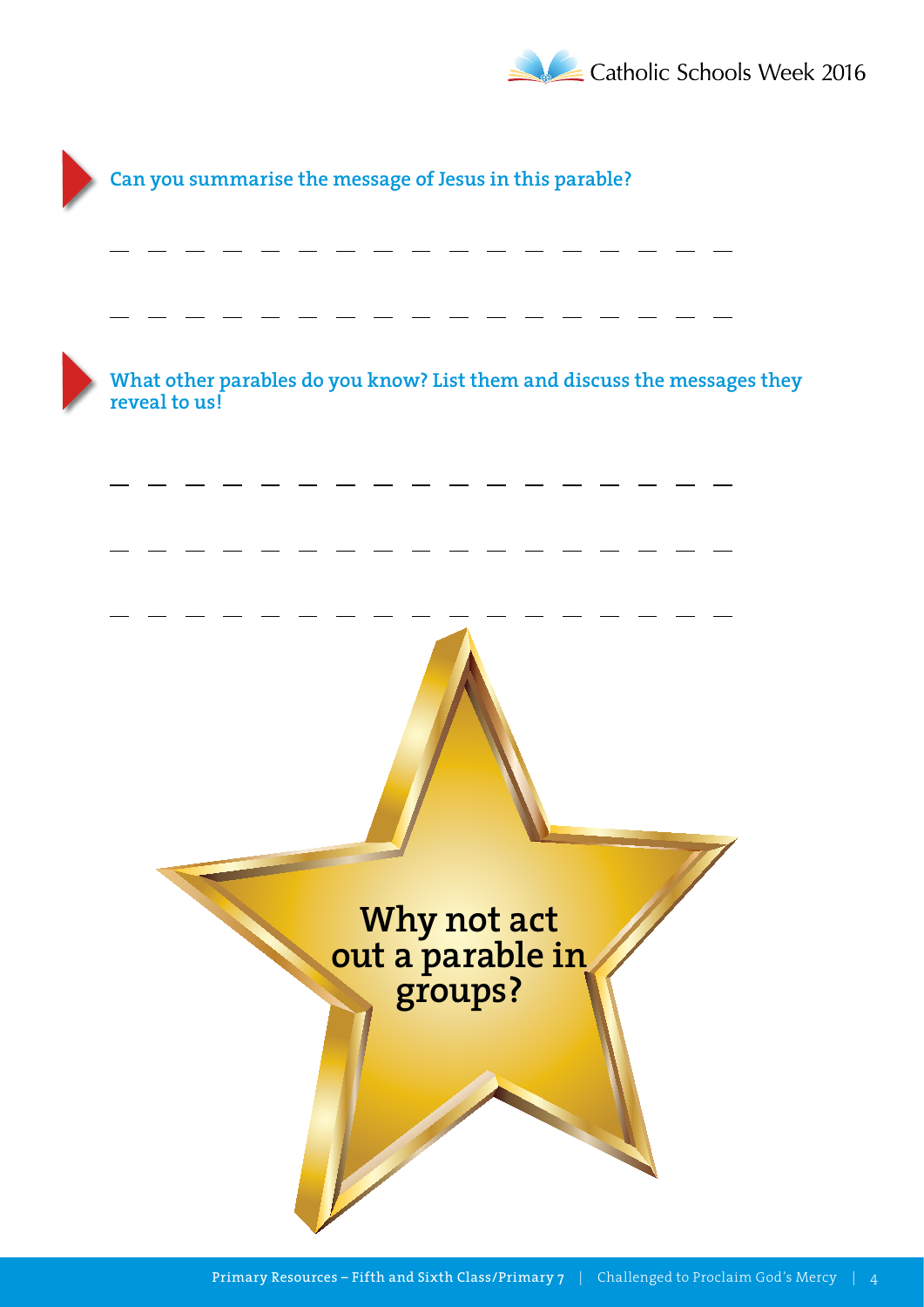

### **Thursday: I am the face of God's mercy when I am fair and just**

### **God Asks Us to …**

When we act justly we are fair to those around us and those in our world. Sometimes we can look around and see that not everyone is treated fairly or justly. As followers of Jesus we should work to help those seeking justice to achieve it.

**Think of some groups of people or individuals whom you see as being treated unfairly or unjustly in our community or our world.**

| Group or individual you<br>see as being treated<br>unfairly | Why and in what way<br>are they being treating<br>this way? | How can you help? | Are there any<br>organisations working for<br>justice for these people/<br>individuals? |
|-------------------------------------------------------------|-------------------------------------------------------------|-------------------|-----------------------------------------------------------------------------------------|
|                                                             |                                                             |                   |                                                                                         |
|                                                             |                                                             |                   |                                                                                         |
|                                                             |                                                             |                   |                                                                                         |





Act justly,<br>love mercy<br>walk humbly<br>with your God. Micah 6:8



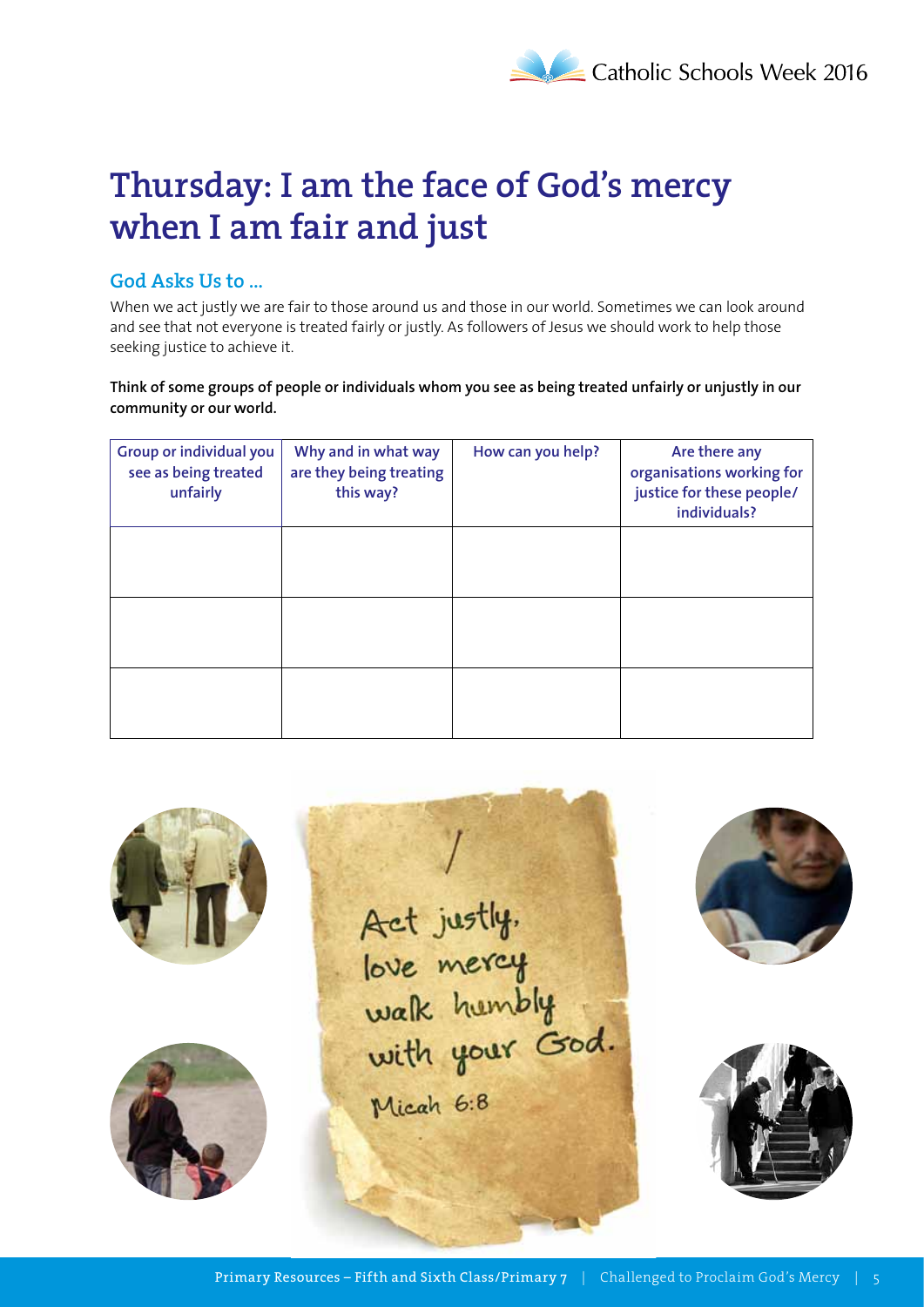# **Friday: I am the face of God's mercy when I live like Jesus**

Jesus gave us the Eight Beatitudes at the Sermon on the Mount. The Beatitudes, or as some call them the 'beautiful attitudes', teach us how to live our lives as Jesus would want us to.

### **The Eight Beatitudes of Jesus**

Blessed are the poor in spirit, for theirs is the kingdom of heaven

Blessed are they who mourn, for they shall be comforted.

Blessed are the meek, for they shall inherit the earth.

Blessed are they who hunger and thirst for righteousness, for they shall be satisfied.

Blessed are the merciful, for they shall obtain mercy.

Blessed are the pure of heart, for they shall see God.

Blessed are the peacemakers, for they shall be called children of God.

Blessed are they who are persecuted for the sake of righteousness, for theirs is the kingdom of heaven.

#### **Activities**

Draw a symbol or an emoji beside each Beatitude to help you remember them. Compare the Eight Beatitudes with the Ten Commandments.